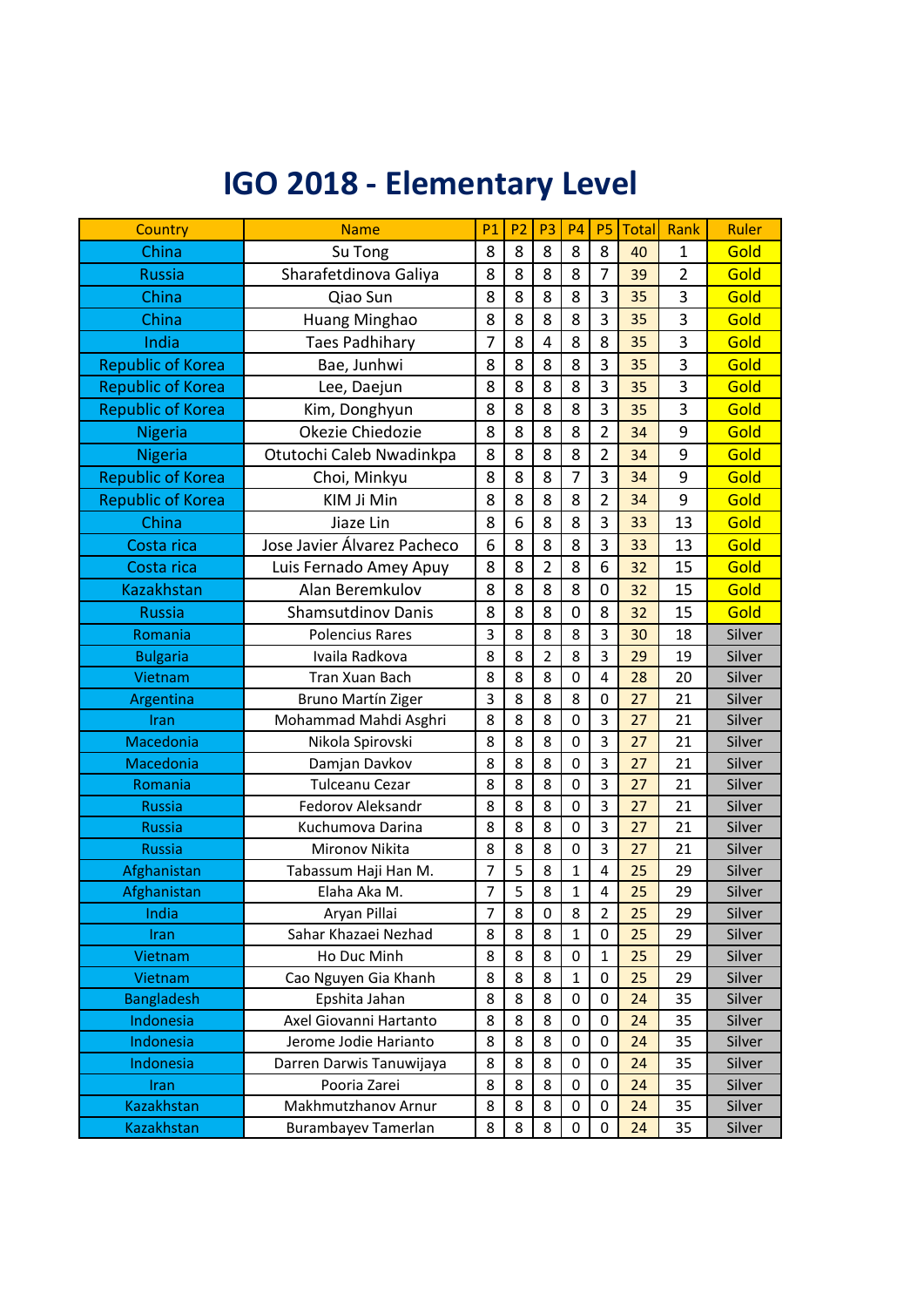| <b>Mexico</b>              | Diego Caballero Ricaurte           | 8                | 8 | 8                | 0                | 0                | 24 | 35 | Silver        |
|----------------------------|------------------------------------|------------------|---|------------------|------------------|------------------|----|----|---------------|
| <b>Mexico</b>              | David García Maldonado             | 8                | 8 | 8                | 0                | $\mathbf 0$      | 24 | 35 | Silver        |
| Pakistan                   | Muhammad Jawad Amin Malik          | 8                | 8 | 8                | 0                | 0                | 24 | 35 | Silver        |
| Pakistan                   | Ahmad Mahmood                      | 8                | 8 | 8                | 0                | $\boldsymbol{0}$ | 24 | 35 | Silver        |
| Philippines                | Raphael Dylan Dalida               | 8                | 8 | 8                | 0                | $\mathbf 0$      | 24 | 35 | Silver        |
| <b>Republic of Moldova</b> | Roxana Mehryar-Rad                 | 8                | 8 | 8                | 0                | $\mathbf 0$      | 24 | 35 | Silver        |
| <b>Republic of Moldova</b> | Patlatii Adelina                   | 8                | 8 | 8                | 0                | $\boldsymbol{0}$ | 24 | 35 | Silver        |
| <b>Republic of Moldova</b> | Andrei Adelina                     | 8                | 8 | 8                | 0                | $\mathbf 0$      | 24 | 35 | Silver        |
| <b>Republic of Moldova</b> | <b>Botezat Catalin</b>             | 8                | 8 | 8                | 0                | $\boldsymbol{0}$ | 24 | 35 | Silver        |
| Romania                    | Metehau Luca Mihnea                | 8                | 8 | 8                | 0                | $\mathbf 0$      | 24 | 35 | Silver        |
| Romania                    | Verde Flaviu Cristian              | 8                | 8 | 8                | 0                | $\mathbf 0$      | 24 | 35 | Silver        |
| <b>Ukraine</b>             | Ihor Pylaiev                       | 8                | 8 | 8                | 0                | $\mathbf 0$      | 24 | 35 | Silver        |
| Vietnam                    | Le Thanh Danh                      | 8                | 8 | 8                | 0                | $\mathbf 0$      | 24 | 35 | Silver        |
| Afghanistan                | Sahar Aziz Ahmad                   | 8                | 4 | 3                | 0                | 8                | 23 | 55 | <b>Bronze</b> |
| India                      | Visharad Srivastava                | 7                | 8 | 8                | 0                | $\mathbf 0$      | 23 | 55 | <b>Bronze</b> |
| <b>Kazakhstan</b>          | Duisenbayev Kozikorpesh            | 8                | 0 | 7                | 8                | $\mathbf 0$      | 23 | 55 | <b>Bronze</b> |
| India                      | Amrit Raj Anmol                    | 8                | 4 | 8                | 0                | $\overline{2}$   | 22 | 58 | <b>Bronze</b> |
| Iran                       | Amin Abedini                       | 8                | 6 | 8                | 0                | $\mathbf 0$      | 22 | 58 | <b>Bronze</b> |
| <b>Mexico</b>              | Carlos Fernando Amador Martínez    | 8                | 6 | 8                | 0                | $\mathbf 0$      | 22 | 58 | <b>Bronze</b> |
| <b>Bulgaria</b>            | Darina Velikove                    | 8                | 8 | $\overline{2}$   | $\mathbf{1}$     | $\overline{2}$   | 21 | 61 | <b>Bronze</b> |
| Costa rica                 | Nichole Lipschitz Kesselman        | 8                | 8 | $\overline{2}$   | 0                | $\overline{2}$   | 20 | 62 | <b>Bronze</b> |
| <b>Ukraine</b>             | Sviatoslav Denyskov                | $\mathbf 1$      | 8 | 8                | 0                | $\overline{2}$   | 19 | 63 | <b>Bronze</b> |
| Indonesia                  | Fransiska Aurelia Giovanny Susanto | 2                | 8 | 8                | 0                | $\mathbf 0$      | 18 | 64 | <b>Bronze</b> |
| Indonesia                  | Luthfi Bima Putra                  | $\overline{2}$   | 8 | 8                | 0                | $\boldsymbol{0}$ | 18 | 64 | <b>Bronze</b> |
| Afghanistan                | Maria Obaidi                       | $\overline{2}$   | 5 | 3                | 4                | 3                | 17 | 66 | <b>Bronze</b> |
| Afghanistan                | Saida Sharifullah                  | 2                | 5 | 3                | 4                | 3                | 17 | 66 | <b>Bronze</b> |
| Tajikistan                 | Dadaboev Rauf                      | 1                | 8 | 8                | 0                | $\boldsymbol{0}$ | 17 | 66 | <b>Bronze</b> |
| Tajikistan                 | Aliev Usmon                        | 1                | 8 | 8                | 0                | $\mathbf 0$      | 17 | 66 | <b>Bronze</b> |
| Tajikistan                 | Murodzoda Emomali                  | 1                | 8 | 8                | 0                | $\boldsymbol{0}$ | 17 | 66 | <b>Bronze</b> |
| Tajikistan                 | Kamoliddinzoda Muhammad            | 1                | 8 | 8                | 0                | $\mathbf 0$      | 17 | 66 | <b>Bronze</b> |
| Argentina                  | Federico Crovara                   | $\boldsymbol{0}$ | 8 | 8                | 0                | $\boldsymbol{0}$ | 16 | 72 | <b>Bronze</b> |
| <b>Bangladesh</b>          | Nabonita Paul                      | 8                | 8 | $\boldsymbol{0}$ | 0                | $\boldsymbol{0}$ | 16 | 72 | <b>Bronze</b> |
| <b>Bulgaria</b>            | Anton Breskovski                   | 8                | 8 | 0                | 0                | 0                | 16 | 72 | <b>Bronze</b> |
| <b>Bulgaria</b>            | lasen Penchev                      | 8                | 8 | 0                | 0                | 0                | 16 | 72 | <b>Bronze</b> |
| Costa rica                 | <b>Basthian Scheelje Morales</b>   | 8                | 1 | $\overline{2}$   | $\boldsymbol{0}$ | 5                | 16 | 72 | <b>Bronze</b> |
| <b>El Salvador</b>         | Heber Antonio Guarita Hernández    | 8                | 8 | 0                | 0                | 0                | 16 | 72 | <b>Bronze</b> |
| <b>El Salvador</b>         | Francisco Alonso Torres Rosa       | 8                | 8 | 0                | 0                | 0                | 16 | 72 | <b>Bronze</b> |
| El Salvador                | José Manuel Cabrera Guardado       | 8                | 8 | $\mathbf 0$      | 0                | 0                | 16 | 72 | <b>Bronze</b> |
| <b>El Salvador</b>         | Guillermo Josué Portillo Sorto     | 8                | 8 | 0                | 0                | 0                | 16 | 72 | <b>Bronze</b> |
| Guatemala                  | María José Leal Arrecis            | 8                | 8 | 0                | 0                | 0                | 16 | 72 | <b>Bronze</b> |
| Macedonia                  | David Stavrov                      | 8                | 8 | 0                | 0                | 0                | 16 | 72 | <b>Bronze</b> |
| Macedonia                  | Filip Bojadjievski                 | 8                | 4 | 1                | 0                | 3                | 16 | 72 | <b>Bronze</b> |
| <b>Malaysia</b>            | Kenneth Yeah Yang Yen              | 8                | 8 | 0                | 0                | 0                | 16 | 72 | <b>Bronze</b> |
| <b>Mexico</b>              | Omar Farid Astudillo Marbán        | 8                | 8 | 0                | 0                | 0                | 16 | 72 | <b>Bronze</b> |
| Pakistan                   | <b>Uzair Ahmed</b>                 | 8                | 8 | 0                | 0                | 0                | 16 | 72 | <b>Bronze</b> |
| Pakistan                   | Malik Muhammad Sheharyar Hanif     | 8                | 0 | 8                | 0                | 0                | 16 | 72 | <b>Bronze</b> |
| Pakistan                   | Syed Mustafa Haroon                | 8                | 0 | 8                | 0                | 0                | 16 | 72 | <b>Bronze</b> |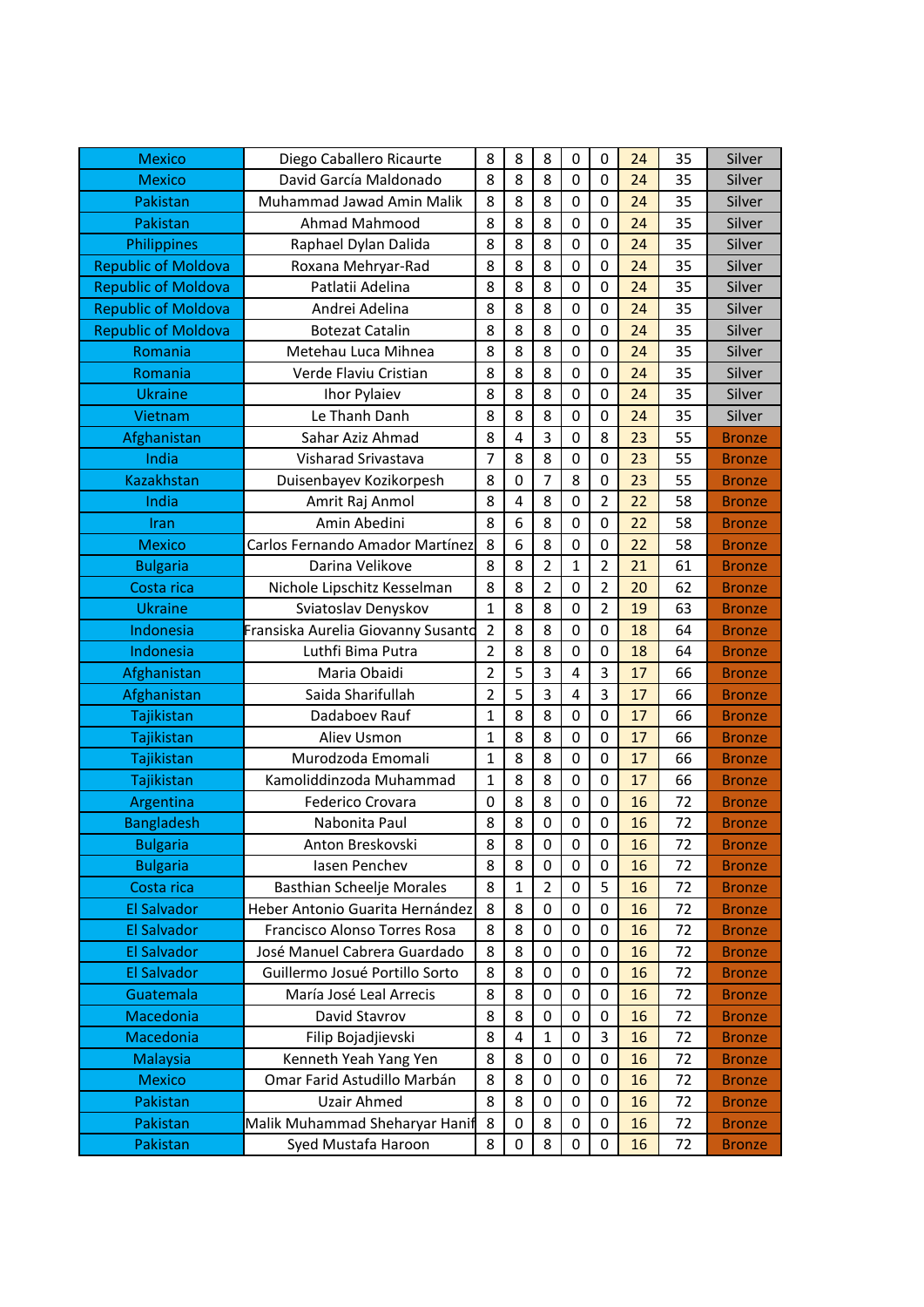| Pakistan                      | Abdullah Muttaqi                    | 8            | 8              | 0                | 0           | 0                | 16             | 72  | <b>Bronze</b> |
|-------------------------------|-------------------------------------|--------------|----------------|------------------|-------------|------------------|----------------|-----|---------------|
| Pakistan                      | Osama Hasher                        | 8            | $\mathbf 0$    | 8                | 0           | $\mathbf 0$      | 16             | 72  | <b>Bronze</b> |
| Poland                        | Mateusz Wójcicki                    | 8            | 8              | 0                | $\mathbf 0$ | $\mathbf 0$      | 16             | 72  | <b>Bronze</b> |
| Venezuela                     | Marielv Mavárez                     | 8            | 8              | 0                | $\mathbf 0$ | $\boldsymbol{0}$ | 16             | 72  | <b>Bronze</b> |
| Venezuela                     | Mariángeles Mavárez                 | 8            | 8              | 0                | $\mathbf 0$ | $\boldsymbol{0}$ | 16             | 72  | <b>Bronze</b> |
| <b>Brazil</b>                 | Leonardo Carvalho de Luca           | 8            | $\overline{7}$ | 0                | 0           | $\mathbf 0$      | 15             | 94  |               |
| Guatemala                     | José Daniel Elías Tejaxún Say       | 8            | 5              | $\mathbf 0$      | 0           | $\mathbf 0$      | 13             | 95  |               |
| <b>Bosnia and Herzegovina</b> | Ervin Macić                         | 3            | 8              | $\mathbf{1}$     | $\mathbf 0$ | $\mathbf 0$      | 12             | 96  |               |
| Philippines                   | Sean Matthew TAN                    | 3            | 8              | $\mathbf{1}$     | 0           | $\mathbf 0$      | 12             | 96  |               |
| Poland                        | Konstanty Smolira                   | $\mathbf{1}$ | 8              | 0                | $\mathbf 0$ | 3                | 12             | 96  |               |
| <b>Bangladesh</b>             | Nujhat Ahmed Disha                  | 3            | 8              | $\mathbf 0$      | $\mathbf 0$ | $\boldsymbol{0}$ | 11             | 99  |               |
| <b>Bosnia and Herzegovina</b> | Uma Hasanović                       | 3            | $\mathbf 0$    | 8                | 0           | $\boldsymbol{0}$ | 11             | 99  |               |
| Georgia                       | Guram Macharashvili                 | 8            | 3              | 0                | 0           | $\mathbf 0$      | 11             | 99  |               |
| Philippines                   | Alvann Walter Paredes Dy            | 3            | $\mathbf 0$    | 8                | $\mathbf 0$ | $\mathbf 0$      | 11             | 99  |               |
| Philippines                   | <b>Evgeny Cruz</b>                  | 3            | $\mathbf 0$    | 8                | $\mathbf 0$ | $\mathbf 0$      | 11             | 99  |               |
| Philippines                   | Benjamin Jacob                      | 3            | 8              | 0                | $\mathbf 0$ | $\boldsymbol{0}$ | 11             | 99  |               |
| <b>Ukraine</b>                | Varvara Babii                       | 8            | $\mathbf 0$    | 3                | 0           | 0                | 11             | 99  |               |
| <b>Ukraine</b>                | Maria Mikhnovska                    | 8            | $\mathbf{1}$   | $\overline{2}$   | $\mathbf 0$ | $\mathbf 0$      | 11             | 99  |               |
| Venezuela                     | Francisco Molina                    | 3            | 8              | 0                | 0           | $\mathbf 0$      | 11             | 99  |               |
| Kosovo                        | Lum Jerliu                          | 8            | $\mathbf{1}$   | $\mathbf{1}$     | 0           | 0                | 10             | 108 |               |
| <b>Bangladesh</b>             | Amlan Dey Avik                      | 1            | 8              | $\boldsymbol{0}$ | $\mathbf 0$ | $\mathbf 0$      | $\overline{9}$ | 109 |               |
| <b>Bosnia and Herzegovina</b> | Ana Babić                           | 8            | $\mathbf 0$    | $\mathbf{1}$     | 0           | $\boldsymbol{0}$ | 9              | 109 |               |
| <b>Brazil</b>                 | Thiago Galante Pereira              | 8            | 0              | $\mathbf{1}$     | 0           | $\boldsymbol{0}$ | 9              | 109 |               |
| Croatia                       | Namik Agić                          | $\mathbf{1}$ | 8              | 0                | 0           | $\mathbf 0$      | 9              | 109 |               |
| Cuba                          | Michel A.Herrera Viyella            | 8            | $\mathbf 0$    | $\mathbf{1}$     | 0           | $\mathbf 0$      | 9              | 109 |               |
| Georgia                       | Kesaria Chelidze                    | 8            | 0              | $\mathbf{1}$     | 0           | 0                | 9              | 109 |               |
| Kosovo                        | Edi Berisha                         | 8            | $\mathbf 0$    | $\mathbf{1}$     | 0           | $\mathbf 0$      | 9              | 109 |               |
| Sweden                        | Isak Stenblom                       | 8            | $\mathbf 0$    | $\mathbf{1}$     | $\mathbf 0$ | $\mathbf 0$      | 9              | 109 |               |
| Sweden                        | <b>Richard Xie</b>                  | 8            | $\mathbf 0$    | $\mathbf{1}$     | 0           | $\mathbf 0$      | 9              | 109 |               |
| Venezuela                     | Carlota Suárez                      | 8            | $\mathbf{1}$   | 0                | 0           | $\boldsymbol{0}$ | 9              | 109 |               |
| Argentina                     | Pilar Palmarino                     | 8            | 0              | $\boldsymbol{0}$ | $\mathbf 0$ | $\boldsymbol{0}$ | 8              | 119 |               |
| Argentina                     | Uriel Jolodovsky                    | 8            | 0              | $\boldsymbol{0}$ | 0           | $\boldsymbol{0}$ | 8              | 119 |               |
| <b>Bolivia</b>                | Sebastian De La Quintana            | 8            | 0              | 0                | 0           | 0                | 8              | 119 |               |
| <b>Bolivia</b>                | Joel Andrés Copa Medina             | 8            | $\mathbf 0$    | $\mathbf 0$      | $\mathbf 0$ | $\mathbf 0$      | 8              | 119 |               |
| <b>Bosnia and Herzegovina</b> | Lazar Lukač                         | 8            | 0              | 0                | 0           | 0                | 8              | 119 |               |
| <b>Bosnia and Herzegovina</b> | Asja Ćatić                          | 8            | 0              | 0                | 0           | 0                | 8              | 119 |               |
| <b>Bosnia and Herzegovina</b> | Emana Suljendić                     | 8            | 0              | 0                | 0           | 0                | $\bf 8$        | 119 |               |
| <b>Brazil</b>                 | Luís Guilherme Silveira de Oliveira | 8            | 0              | $\boldsymbol{0}$ | 0           | $\boldsymbol{0}$ | 8              | 119 |               |
| Cuba                          | Anthony Ventosa Lescay              | 8            | 0              | 0                | 0           | 0                | 8              | 119 |               |
| Cuba                          | Alina Martin Vecino                 | 8            | 0              | 0                | 0           | 0                | $\bf 8$        | 119 |               |
| Cuba                          | Daylen López Rigau                  | 8            | $\mathbf 0$    | $\boldsymbol{0}$ | 0           | 0                | 8              | 119 |               |
| <b>Czech</b>                  | Milena Grafová                      | 8            | 0              | 0                | 0           | 0                | $\bf 8$        | 119 |               |
| <b>Czech</b>                  | Tereza Kunčíková                    | 8            | 0              | 0                | 0           | 0                | 8              | 119 |               |
| <b>Czech</b>                  | Albert Vlček                        | 8            | $\mathbf 0$    | $\boldsymbol{0}$ | $\mathbf 0$ | 0                | 8              | 119 |               |
| Czech                         | Antonín Zecha                       | 8            | 0              | 0                | 0           | 0                | 8              | 119 |               |
| Czech                         | Barbora Zezulová                    | 8            | 0              | 0                | 0           | 0                | 8              | 119 |               |
| Ecuador                       | Domenica Fiorella Vega Orellana     | 8            | 0              | 0                | 0           | 0                | 8              | 119 |               |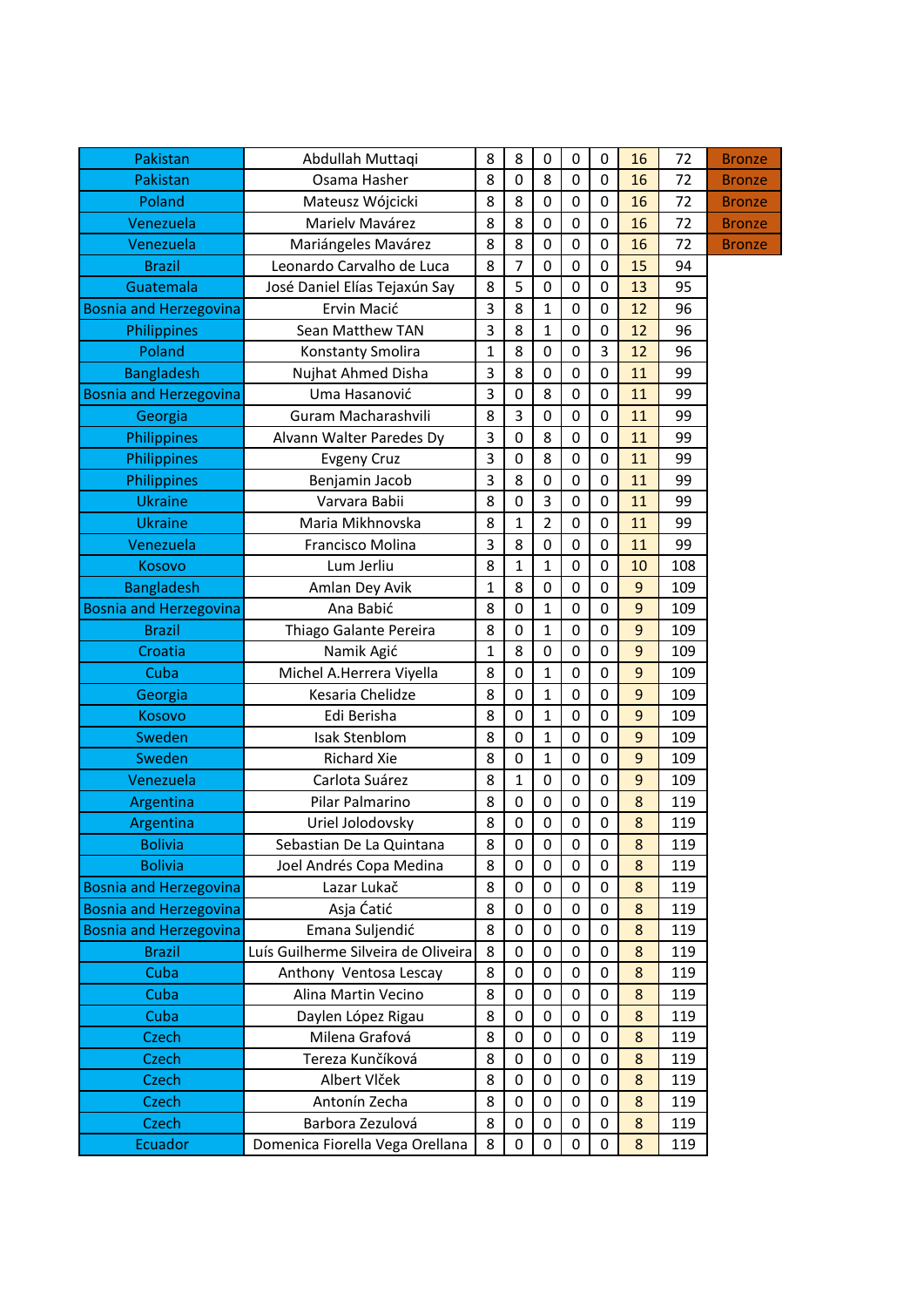| Ecuador             | Walter Arturo Coleta Añey         | 8              | 0                | 0                | 0                | 0                | 8               | 119 |
|---------------------|-----------------------------------|----------------|------------------|------------------|------------------|------------------|-----------------|-----|
| Georgia             | Data Qatamadze                    | 8              | $\mathbf 0$      | $\mathbf 0$      | $\overline{0}$   | $\mathbf 0$      | 8               | 119 |
| Georgia             | Shotiko Shabiashvili              | 8              | $\boldsymbol{0}$ | 0                | 0                | 0                | 8               | 119 |
| Georgia             | Luka Meladze                      | 8              | $\boldsymbol{0}$ | $\mathbf 0$      | 0                | 0                | 8               | 119 |
| Georgia             | Luka Mosiashvili                  | 8              | $\mathbf 0$      | $\mathbf 0$      | 0                | 0                | 8               | 119 |
| Georgia             | Ekaterine Gamsakhurdia            | 8              | $\mathbf 0$      | 0                | 0                | 0                | 8               | 119 |
| Georgia             | Barbare Nersezashvili             | 8              | $\mathbf 0$      | $\mathbf 0$      | $\mathbf 0$      | 0                | 8               | 119 |
| Georgia             | Davit Karoyani                    | 8              | $\mathbf 0$      | $\mathbf 0$      | $\mathbf 0$      | 0                | 8               | 119 |
| Georgia             | Aleksandre Dartsimelia            | 8              | $\boldsymbol{0}$ | 0                | $\mathbf 0$      | 0                | 8               | 119 |
| Georgia             | Rauf Indoevi                      | 8              | 0                | 0                | 0                | $\mathbf 0$      | 8               | 119 |
| Georgia             | Andria Manjavidze                 | 8              | $\boldsymbol{0}$ | $\boldsymbol{0}$ | $\mathbf 0$      | 0                | 8               | 119 |
| Georgia             | Nino Shengelaia                   | 8              | $\mathbf 0$      | $\mathbf 0$      | $\mathbf 0$      | $\mathbf 0$      | 8               | 119 |
| Georgia             | Saba Ansiani                      | 8              | $\mathbf 0$      | 0                | 0                | 0                | 8               | 119 |
| Georgia             | Barbare Fantskhava                | 8              | $\boldsymbol{0}$ | 0                | 0                | 0                | 8               | 119 |
| Georgia             | Lizi Kutchava                     | 8              | $\mathbf 0$      | 0                | $\mathbf 0$      | 0                | 8               | 119 |
| Georgia             | Qetevan Kupreishvili              | 8              | $\mathbf 0$      | 0                | 0                | 0                | 8               | 119 |
| Georgia             | <b>Tamar Shonia</b>               | 8              | $\mathbf 0$      | $\mathbf 0$      | 0                | $\mathbf 0$      | 8               | 119 |
| Guatemala           | José Emilio Reyes Paniagua        | 8              | $\mathbf 0$      | $\mathbf 0$      | $\mathbf 0$      | 0                | 8               | 119 |
| Guatemala           | Francisco Taracena                | 8              | $\boldsymbol{0}$ | 0                | $\mathbf 0$      | $\mathbf 0$      | 8               | 119 |
| Guatemala           | Axel Leonel González Castillo     | 8              | $\mathbf 0$      | 0                | 0                | 0                | 8               | 119 |
| Guatemala           | Roberto Enrique Juárez Vásquez    | 8              | $\mathbf 0$      | 0                | $\mathbf 0$      | 0                | 8               | 119 |
| Guatemala           | Andrea Margarita Velasco Barrios  | 8              | $\mathbf 0$      | $\mathbf 0$      | $\mathbf 0$      | $\mathbf 0$      | 8               | 119 |
| Guatemala           | María José Villafuerte            | 8              | $\mathbf 0$      | 0                | 0                | 0                | 8               | 119 |
| Kyrgyzstan          | Asylbekov Barsbek                 | 8              | $\boldsymbol{0}$ | $\mathbf 0$      | 0                | 0                | 8               | 119 |
| Kyrgyzstan          | Mirfaiziev Abdurahmon             | 8              | $\mathbf 0$      | $\mathbf 0$      | $\mathbf 0$      | 0                | 8               | 119 |
| <b>South Africa</b> | Lenita Jacobs                     | 8              | $\boldsymbol{0}$ | 0                | 0                | 0                | 8               | 119 |
| <b>South Africa</b> | Samuel Blou                       | 8              | $\mathbf 0$      | 0                | 0                | 0                | 8               | 119 |
| Sweden              | Benjamin Piper                    | 8              | $\mathbf 0$      | $\mathbf 0$      | $\mathbf 0$      | 0                | 8               | 119 |
| Sweden              | Love Offrell                      | 8              | $\mathbf 0$      | 0                | $\mathbf 0$      | 0                | 8               | 119 |
| Sweden              | Morris Tegnér                     | 8              | 0                | 0                | 0                | $\mathbf 0$      | 8               | 119 |
| Sweden              | Erik Hedin                        | 8              | $\boldsymbol{0}$ | 0                | $\mathbf 0$      | 0                | 8               | 119 |
| Sweden              | Erik Sjölander                    | 8              | $\mathbf 0$      | $\boldsymbol{0}$ | $\boldsymbol{0}$ | $\boldsymbol{0}$ | 8               | 119 |
| Sweden              | John Hedin                        | 8              | 0                | 0                | 0                | 0                | 8               | 119 |
| Sweden              | Alexander Jönsson                 | 8              | 0                | 0                | 0                | 0                | 8               | 119 |
| Turkmenistan        | Amanova Humay                     | 8              | $\mathbf 0$      | 0                | $\mathbf 0$      | 0                | 8               | 119 |
| Turkmenistan        | Sahetmyradov Orazmyrat            | 8              | $\boldsymbol{0}$ | 0                | 0                | 0                | 8               | 119 |
| Turkmenistan        | Saparov Begench                   | 8              | 0                | 0                | 0                | 0                | 8               | 119 |
| Turkmenistan        | Zamanova Jennet                   | 8              | $\mathbf 0$      | 0                | 0                | 0                | 8               | 119 |
| Turkmenistan        | Agamyradow Rahym                  | 8              | $\boldsymbol{0}$ | 0                | 0                | 0                | 8               | 119 |
| <b>South Africa</b> | Caleb Johnson                     | 7              | $\mathbf 0$      | 0                | 0                | 0                | $\overline{7}$  | 175 |
| <b>Brazil</b>       | Luiza Helena Reis Assunção        | 3              | $\overline{2}$   | $\mathbf 1$      | 0                | 0                | $6\phantom{1}6$ | 176 |
| Ecuador             | Eduardo Javier Cedeño Behr        | 6              | $\boldsymbol{0}$ | 0                | 0                | 0                | 6               | 176 |
| Ecuador             | Luis Guillermo Moreira Velastegui | 6              | 0                | 0                | 0                | 0                | 6               | 176 |
| Ecuador             | María Belén Zambrano Gálvez       | 6              | $\boldsymbol{0}$ | 0                | 0                | 0                | $6\phantom{1}6$ | 176 |
| Kyrgyzstan          | <b>Bekov Arsen</b>                | $\overline{2}$ | $\mathbf 0$      | 0                | $\mathbf 0$      | 0                | $\overline{2}$  | 180 |
| <b>Finland</b>      | Janette Mäkinen                   | $\mathbf{1}$   | $\boldsymbol{0}$ | 0                | 0                | 0                | $\mathbf{1}$    | 181 |
| Kyrgyzstan          | <b>Abduvapov Muslim</b>           | 1              | 0                | 0                | 0                | 0                | $\mathbf{1}$    | 181 |